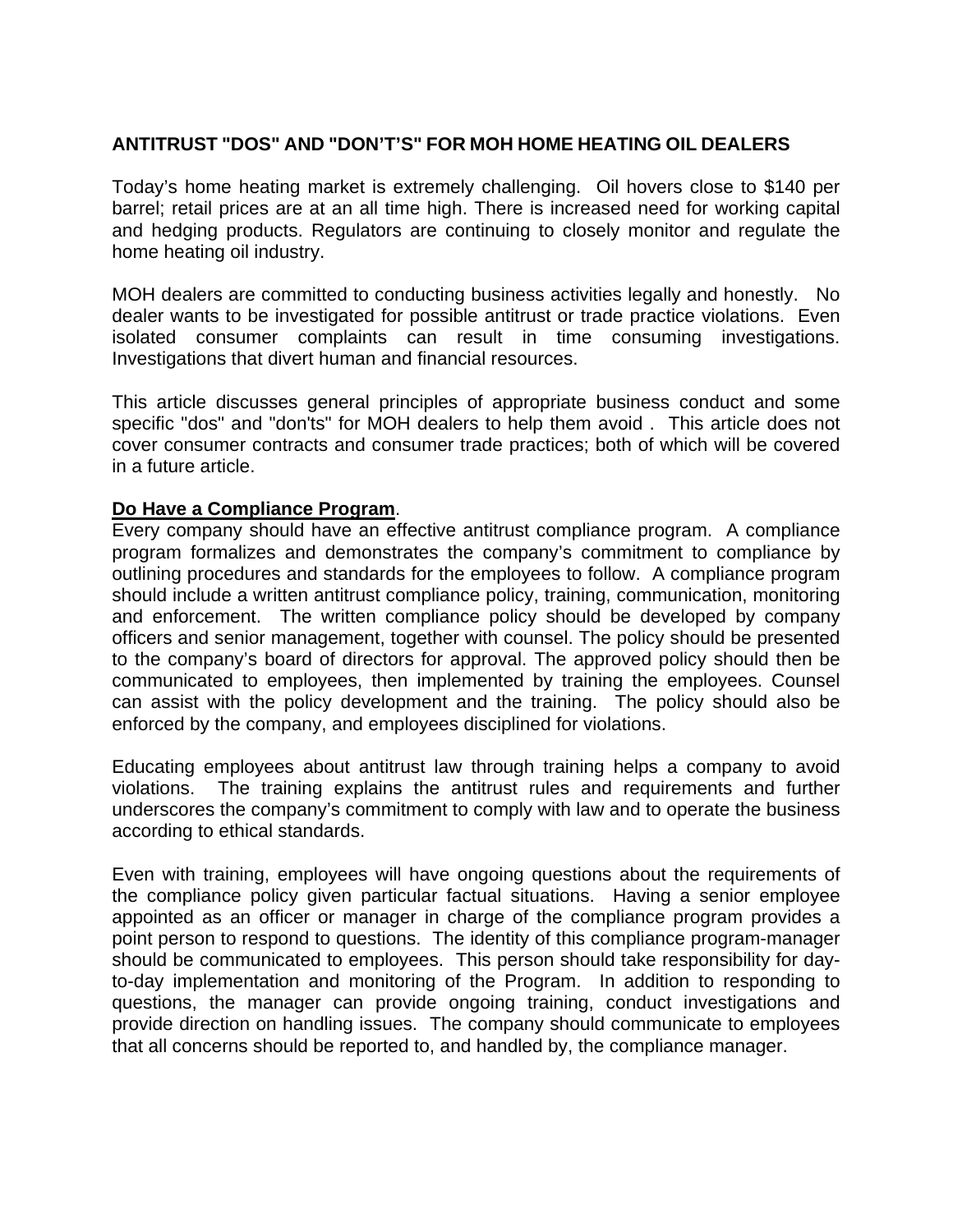Having an effective compliance program is also very important as it provides a potential defense in the event the company is accused or convicted of violating antitrust law. A company accused of violating antitrust law may raise the program as a defense to such charges, arguing that any actions were by a rogue employee acting in violation of company policy and practice. Also, if a company is convicted of violating such laws, under the Federal Sentencing Guidelines, having an effective compliance program may result in a mitigation of any fine imposed by the federal judge.

## **Do Take Individual Responsibility**.

Having a compliance program is not a substitute for each employee taking personal responsibility for complying with the company's antitrust policy. Employees are responsible for asking questions to make sure they understand their compliance obligations. Company management is responsible for educating and supervising employees to be sure the policy is being followed.

A good rule to live by is do not write, email, text message, make note of or say anything you wouldn't want to disclose in open court.

## **Don't Fix Prices**.

It is generally illegal under federal and state law to enter into agreements or understandings with competitors on price, pricing policies, margins, inventories, bids, or discounts.

Do not discuss or even mention price or pricing policies with any competitors. This means that competitors attending trade shows, trade association meetings and conventions should not discuss price or pricing policies with each other. If a competitor attempts to raise the subject of price or pricing policy, one should immediately walk away from the conversation. In addition, one should report the incident to his or her company's compliance manager. If later, an investigation is commenced involving this competitor, there is a contemporaneous record of what action was taken to avoid the discussion and violation of law.

## **Don't Allocate Customers or Markets Among Competitors.**

Do not discuss or even mention allocating customer or geographic territories with any competitors. If a competitor offers to stay out of a particular area, or away from a particular group of customers, one should immediately walk away from the discussion and report it to his or her company's compliance manager.

## **Don't Boycott Customers or Geographic Areas**.

Do not discuss or even mention to competitors possibly boycotting or ceasing deliveries to any group of customers. Group boycotts are illegal. Do not refuse to serve a particular group of customers for any reason other than credit or the failure to reach agreement on the terms of delivery. If an MOH dealer plans to exit a particular geographic or customer market for any reason, the MOH dealer should consult with counsel before doing so.